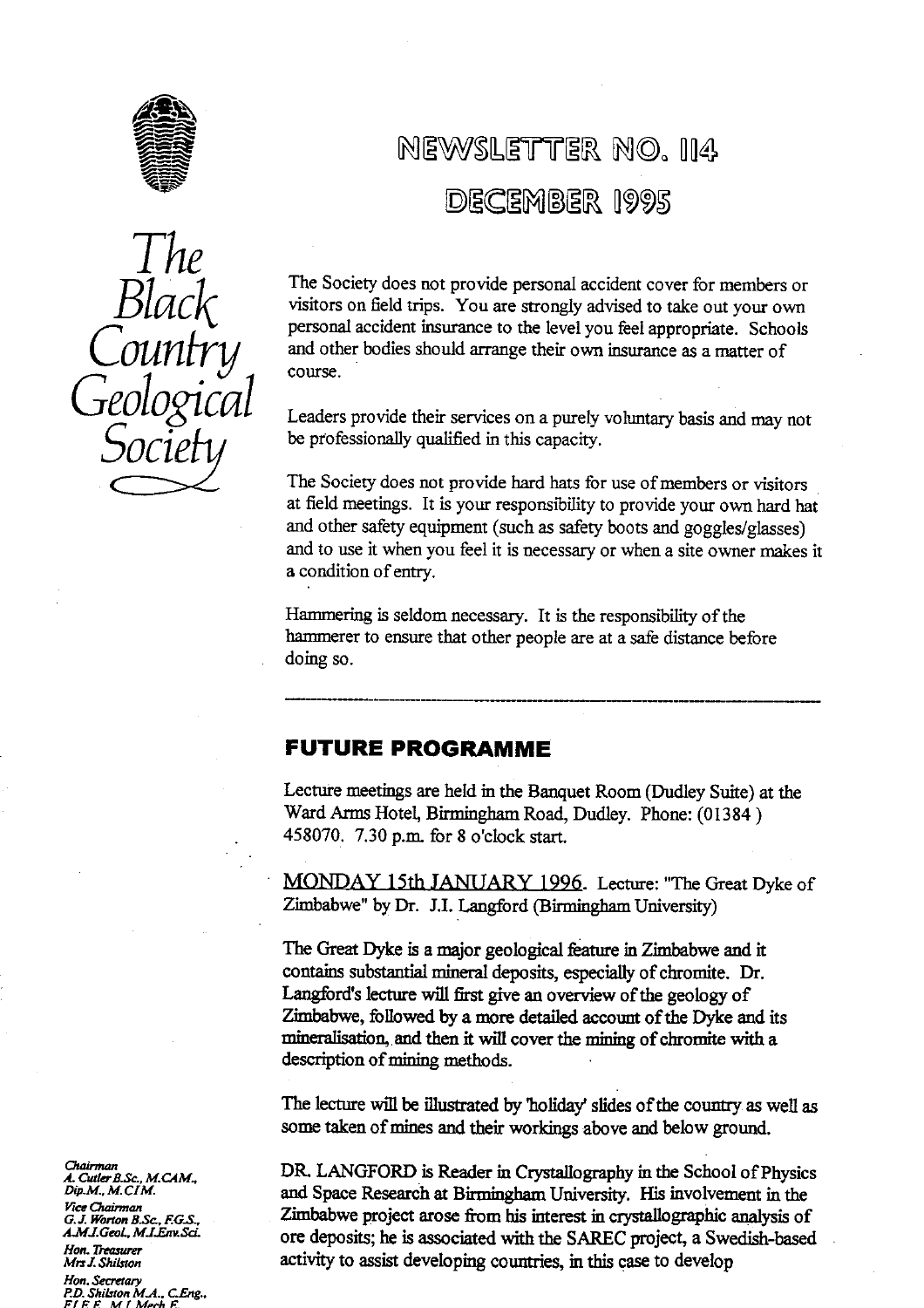Zimbabwe's chromite resources which are of particular value in the manufacture of stainless steel.

MONDAY 19th FEBRUARY. 7.45 p.m. ANNUAL GENERAL MEETING (see notice in this newsletter). All posts of officials and committee members are up for annual election. Any nominations for election should be given to the Secretary or can be declared at the AGM.

Followed at 8.00 p.m. (approx) by a lecture "Tales of a travelling geologist" by Graham Hickman (Society member/British Petroleum).

We are delighted to welcome as our speaker GRAHAM HICKMAN who is one of our long standing members, joining as a junior in 1978 and keeping up his membership ever since, even when living abroad. In his work for British Petroleum he has lived, among other places, in Egypt and Houston. Texas, and has travelled to Kenya, India, Japan, Gulf of Mexico, Alaska ......, and now living near London he is coming up specially to speak to us.

In the lecture Graham will describe some of his experiences as a geologist and will also cover some of the techniques used in the search for oil.

MONDAY 18th MARCH. Lecture: Mass earth movements, climatic changes and civil engineering: recent catastrophic mass earth movements in North Wales. By Dr. Addison (Wolverhampton University/St. Peters College Oxford).

*Ken Addison writes: "In* North Wales in June 1993 heavy rainfall on the plateau surfaces, limestone cliffs and steep slopes of the Great Orme near Llandudno triggered slope failures at 30 sites. Overland water flow and eruption of new springs initiated debris flow, debris slides, rockfalls and mudslides. This led to a complex pattern of failure which severely damaged Marine Drive, closing it for 9 months with a loss of toll revenue and involving costly repair.

Erosion of the slopes revealed a complex and highly variable assemblage of angular limestone rubble, glacial sediments, tufa, buried soils and slopewash, indicating a series of mass earth movements over a long period of time during and since the Late Devensian cold stage.

In this lecture I will investigate the geotechnical aspects of the slope failures and propose an environmental reconstruction of the 1993 (and earlier) mass earth movements here and in Snowdonia. They have implications for future engineering and landscape management of the Great Orme, Marine Drive and AS roads, and other British montane slopes."

KEN ADDISON is Senior Lecturer, School of Applied Sciences, University of Wolverhampton, and Supernumerary Fellow & Tutor in Physical Geography, St. Peter's College, Oxford. He has made a special study of North Wales geology and in particular its glacial history, and has written several guides and booklets. A selection of these will be on sale at the meeting.

APRIL- DATE TO **BE** ADVISED. Weekday visit to Winsford Salt Mine, Cheshire.

THURSDAY (note THURSDAY) 25th APRIL. Lecture: "Monitoring active volcanoes: procedures and prospects". By Dr. W. McGuire (centre for Volcanic Research Cheltenham & Dept of Geological Sciences UCL).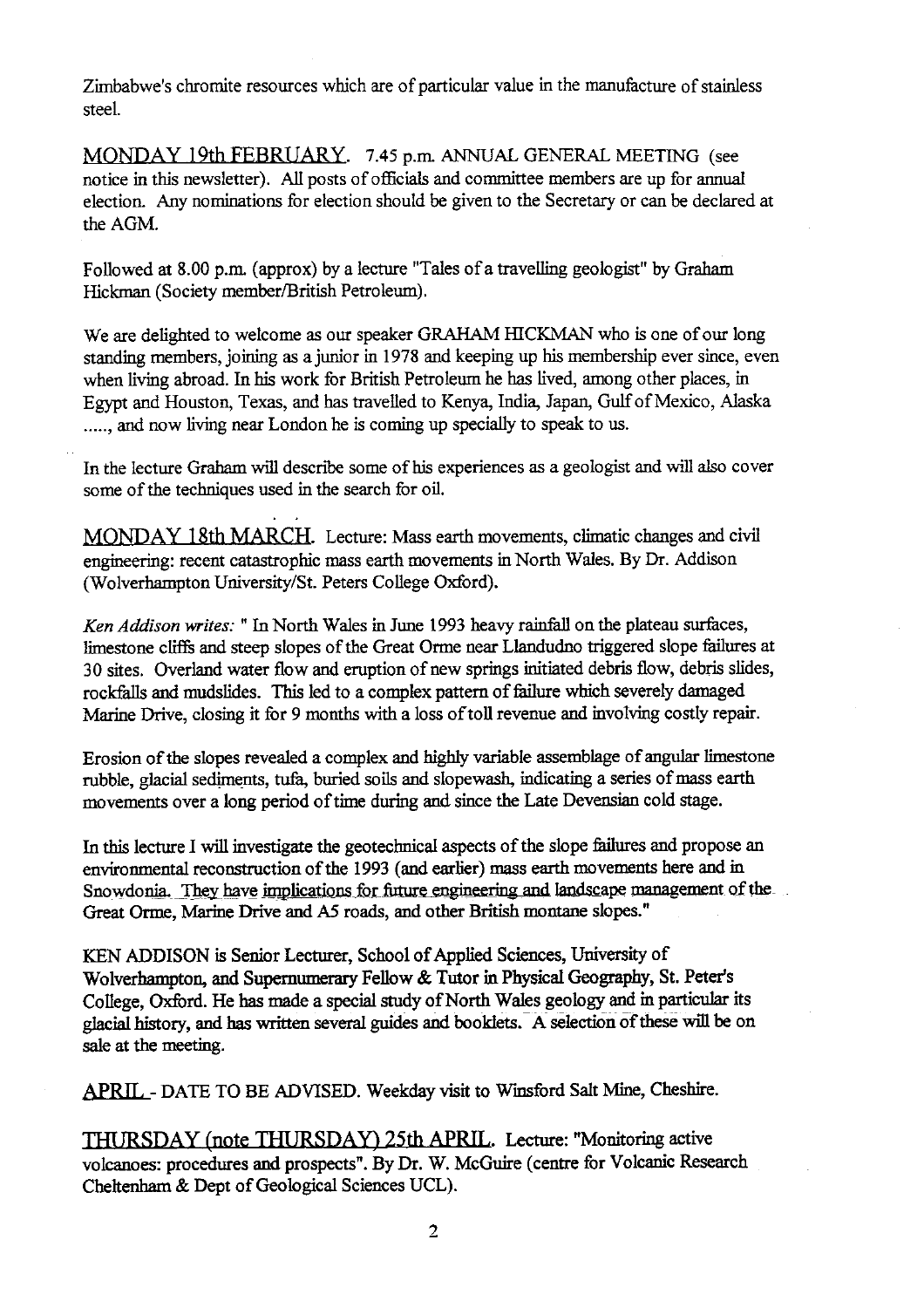SUNDAY 19th MAY Field meeting to Wirksworth, Derbyshire. Leader: Kate Ashcroft (Society member).

MONDAY 17th JUNE. Evening field meeting to Saltwells Nature Reserve. Leader: Alan Cutler (Society Chairman).

MONDAY 1st JULY. Evening field meeting to Kinver. Leader: Alan Cutler (Society Chairman).

SUNDAY 14th JULY. Field meeting to The Roaches, north Staffordshire. Leader: Don Steward (Stoke-on-Trent Museum).

SATURDAY 7th - FRIDAY 13th SEPTEMBER. British Association Annual Festival held for 1996 in Birmingham. Details available from BAAS Office:

> Fortress House 23 Saville Row London W1X lAB phone: 0171 494 3326

SUNDAY 29th SEPTEMBER. Field meeting to Alderley Edge, Cheshire, for Triassic strata and an underground visit to one of the copper mines. Leader: Tony Browne (Manchester Geological Association).

MONDAY 7th OCTOBER. Lecture: Underground limestone mining in Shropshire by Dr. Ivor Brown (Consultant).

## **Editorial**

There's a hidden geological agenda behind so many news stories. A member sent me an item on the war in Chechnya. Why do the Russians fight so ruthlessly, (it is claimed that 30,000 lives have been lost) over the small and seemingly insignificant republic of Chechnya? Answer: Oil. Chechnya lies astride a pipeline taking oil from the Caspian to the Black Sea and with the discovery of vast reserves in Kazakhstan the route will be of immense strategic importance. Alternative routes for this oil are through Georgia and Azerbaijan. The geological background to the news came centre stage at the Commonwealth Prime Ministers' conference in New Zealand when the executions in Nigeria dominated the conference. Members of the Ogoni tribe had been protesting at the problems created by oil drilling in the Niger delta. Geology isn't just a past time for eccentric fossil hunters. Many people lose their lives for it.

The December editorial gets written in Mid November and tinsel and turkey seems a long way *WE I do wish you a* Happy Christmas and a peacefid New Year.

### **Reports**

### Field Meeting to Lathkill Dale, Derbyshire. 24th September 1995.

This was a joint meeting of the Manchester, Shropshire and Black Country Geological Societies. Leader Dr. Cynthia Burek of the Open University provided a very thorough account of the local glaciation and provoked a great number of questions and much debate.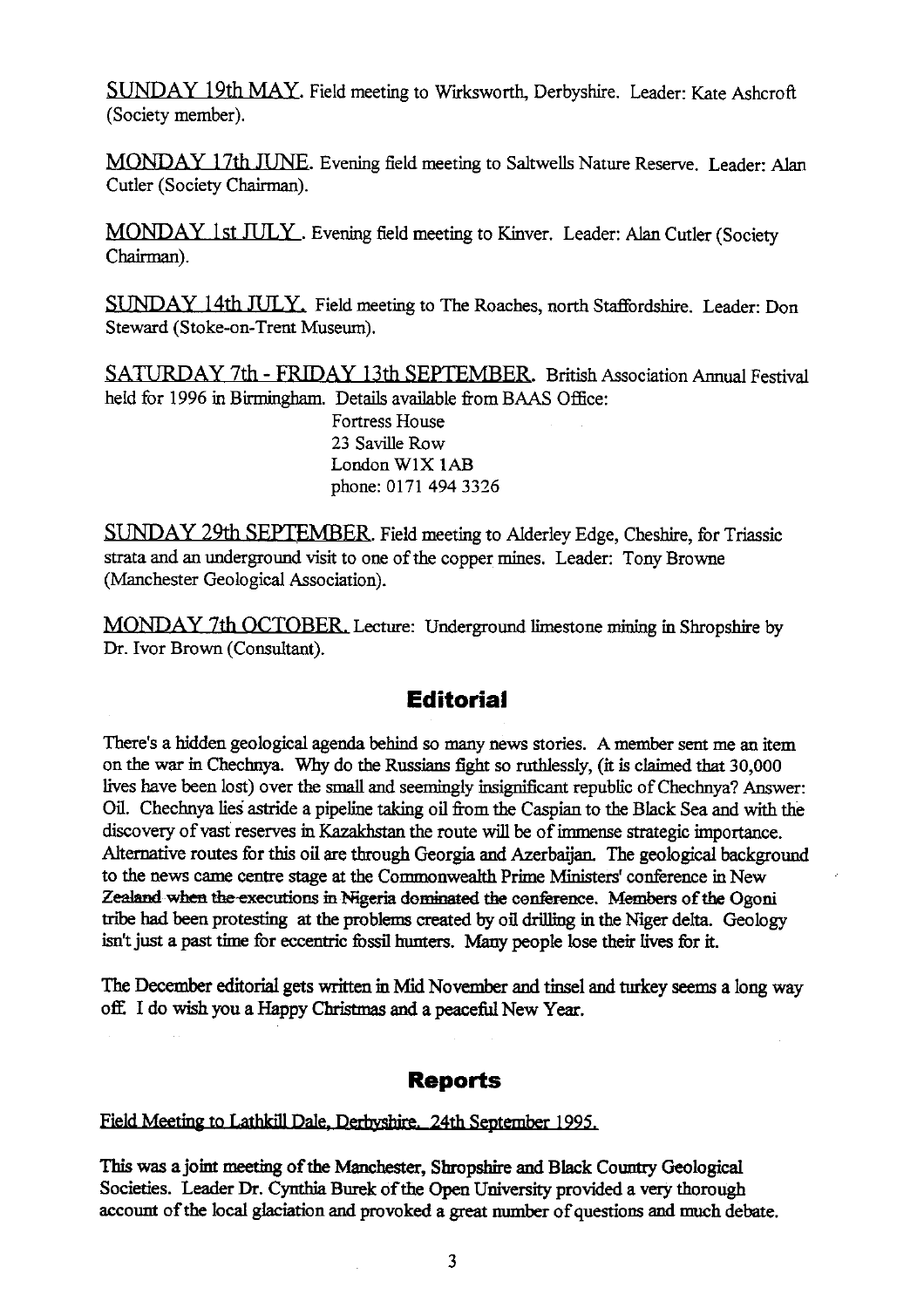Derbyshire was not high enough to generate its own ice sheet but obtained its ice from outside the area. Glacial deposits are rare in the area. At high levels they are represented largely by erratics. Only in the valleys are glacial deposits found, notably in Shining Bank Quarry (232648) which has a very fine lodgment till (deposited by moving ice) up to 14 metres thick overlying the Monsal Dale Limestone which is being actively quarried. Unfortunately, for safety reasons, we were not allowed in the quarry. We saw very clear striations on the erratics lying just within the quarry boundary and striation directions indicate a north-south ice movement. The till is completely unsorted and contains clay minerals and sand. It is low in calcium despite originating within the area of limestone. Erratics are normally of local origin, limestone, dolerite or basalt. The ice travelled from the north, from the Cheshire basin, and its path was blocked by the more stationary eastern ice.

The Anglian ice has left little evidence in this area and the Devensian did not reach so far south so it must be of Wolstonian' age. Dating the till is very difficult as there is no organic matter in it, thus it cannot be carbon dated. Much of an earlier till appears to have been washed underground down fissures into caves and a new technique is being applied using stalactite and stalagmite material buried in this till for uranium-thorium radiometric dating. It's too old for carbon dating but the Edale shale content is rich in uranium.

Through the gates of a Quarry, again not accessible to us, at Long Rake at 172640, we could see pockets and layers of orange, well sorted material which is described in the literature as 'silty drift'. There is no till here but loess (quite unlike the European loess in its high feldspar content) mixed with clay and angular chert which are the weathering products of the underlying **limestone. Loess is** wind blown dust from periglacial conditions. Its unusually high feldspar content is thought to originate from the weathering of the lowest beds of the Kinderscout grits. Cryoturbation is thought to have mixed the wind blown element with the weathered residues. These silty drift deposits are widespread and are assumed to be Devensian.

At Hassop col we were able to visualise the topography over which the ice moved from the Derwent valley into that of the Wye. Uplands like Great Longstone ridge prevented the ice moving into the area to the north and west so that areas like Long Rake are devoid of till but as the ice moved south, till is concentrated in the area around Bakewell.

An addition to the day was a guided tour of the building stones of BakewelI.

#### K.M. Ashcroft

### Geology of the Solar System. Illustrated talk by Dr. Bob Owens of the University of Wales. October 9th 1995.

This talk concentrated on the small planets, because the large ones are gaseous and have no geology except in their satellites.

The Moon was the first planet to be studied, but mineral samples produced more knowledge than previous remote sensing. There are more craters on the far side, which has fewer mania. The craters are due to meteorite impacts, and overlap. The rims are brecciated, and have concentric fracture zones. The main maria are giant craters, dark because they have been filled with flood basalts from the mantle, similar to Earth areas such as the Deccan.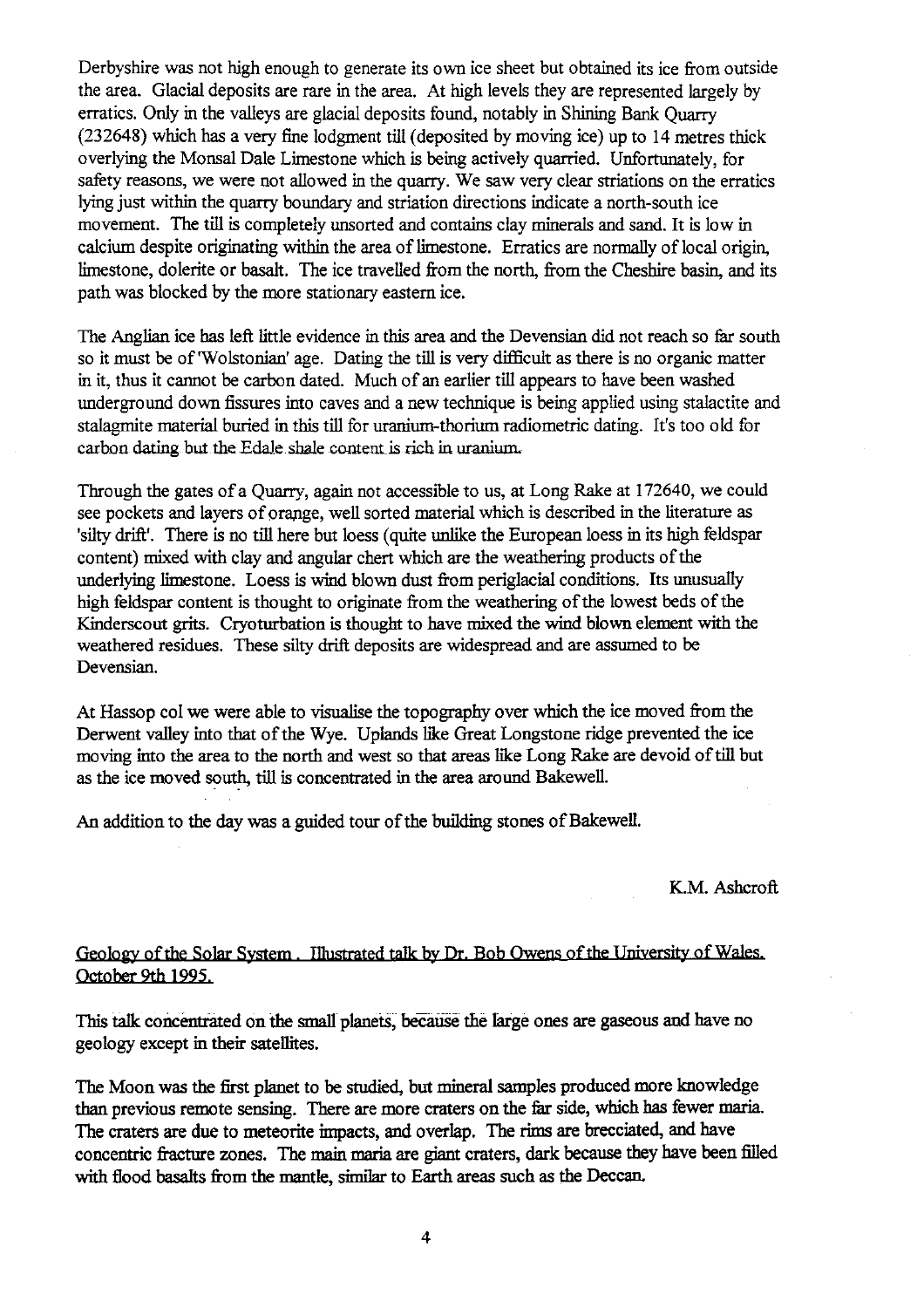Maria impacts occurred late in the history of the Moon, so their surfaces have fewer craters. The edges of the basins are high ground, but there are also ridges formed by individual lava flows and from faulting, or lava having risen up through a fault. There are some small volcanoes in large craters, with ash, faults and rills like rivers but dry. These may well be collapsed lava tubes. There are straight rills, like rift valley fault scarps.

The favoured theory for the formation of the Moon is that of giant meteorite impact with the Earth early in its history, when some material separated to form the Moon. Its chemical composition is slightly different from that of the Earth. It is richer in calcium and titanium and poorer in volatiles, which have been boiled off. Condensation at high temperature is consistent with higher Ca/Ti. The 24 hour spin is also related to this, or the Earth would be a very different place.

Meteorites in Antarctica have been concentrated by ice movement and can be found easily. They resemble Moon rocks. Some absolute dates have been obtained from Moon rocks. These show dates back to 4.2 million years and up to 3.2 m.y., but there has been no activity since except later craters.

Mercury has craters similar to the Moon but has no maria. Sinuous ridges may be escarpments of reverse faults. They are widespread and may imply that Mercury shrank on cooling. It is also frozen in time.

Mars rotates like the Earth, with a similar axis and time. Mariner confrmed its cratered state. There is frost near the poles, and a tenuous atmosphere, and large shield volcanoes. Concentric fractures and tension faults are present around craters, with updoming, and rills like on the moon. One rift valley is as large as the width of U.S.A. Dendritic patterns suggest that water existed, but in too low a quantity to produce an atmosphere. There are ice polygons, and boulders consistent with glaciation. Half of *Mars has* impact craters and half has not. Volcanoes are extinct.

Some meteorites may be from Mars. Some are like our igneous rocks, but contain a different type of nitrogen from Earth rocks. They may have been thrown into *Earth orbit* after impact, and many have an age 3.1 my.

Venus has a shroud of clouds but can be studied by radar. It has continents, a rocky surface consistent with basalt, and a temperature of 700 $\rm ^{O}C$ . Plains form most of the surface, but the highest mountain is a volcano and there is also a rift valley. The many volcanoes have ring and radiating fractures, and concentric "arachnoid" areas not seen on other planets. The crust may not be rigid like *the* Earth and shows fewer craters than the Moon. It is 500 m.y. old, but some features may be younger after volcanism.

The planets are individually unique. Callisto, a satellite of Jupiter, is peppered with craters and is 4500 m.y. old. Rhea, satellite of Saturn, is similar but also has icy material. Triton, of Neptune, is the coldest **planet,** with a temperature of minus 235 °C. It revolves the opposite way, so may not always have been in its present state.

Many other examples were given of similarities and differences between planets. Dr. Owens gave us a fascinating talk, and took us on the ultimate geological journey.

Sheila Pitts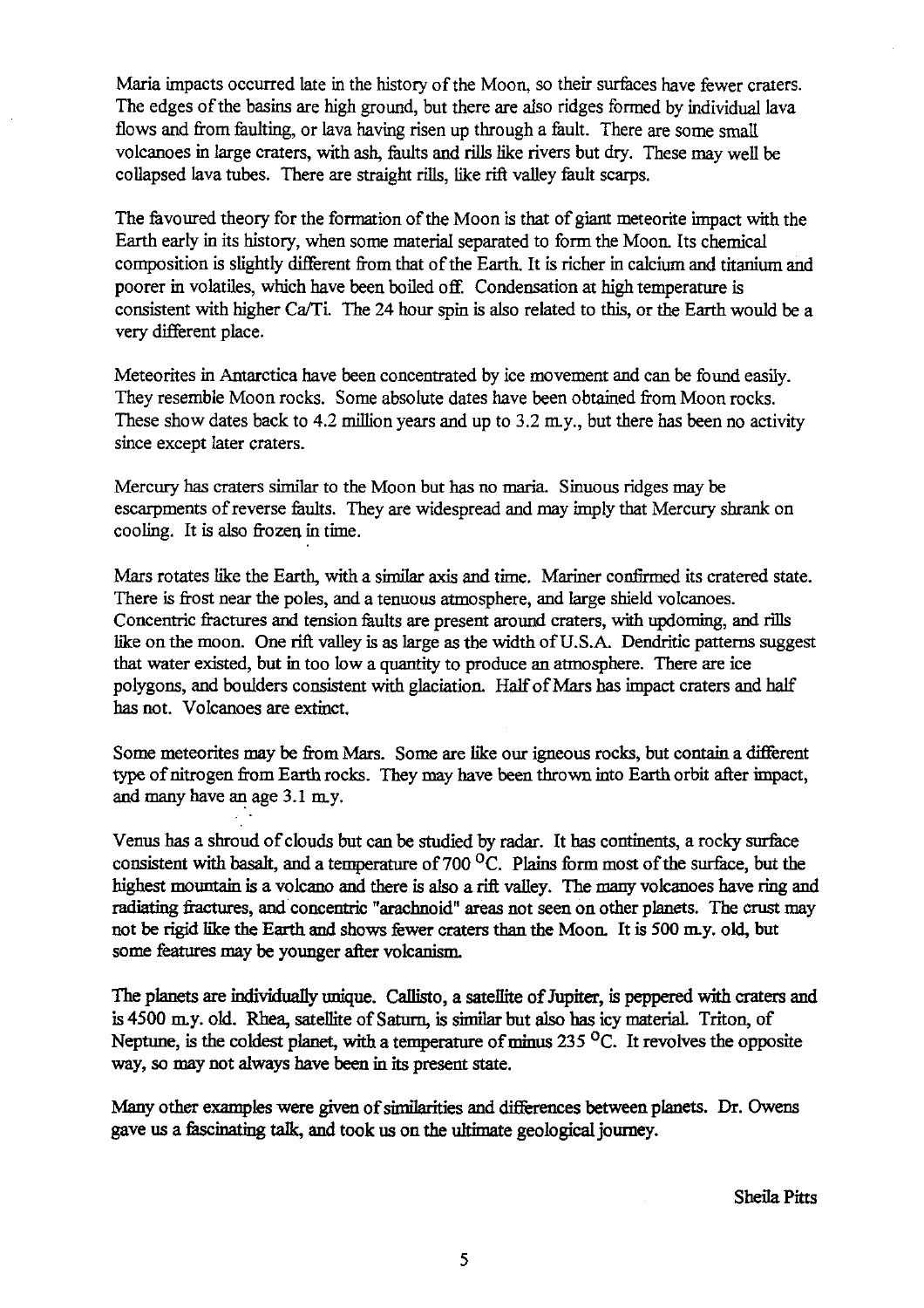## Geology in the Canaries - Sun, Sand and Volcanoes by Dr. John Stanley, Associate Director of Adult Education at Keele University. 30th October 1995.

The Canary Isl**an**ds are ve**ry** new; less than 3 million years old. Pa**rt**s of Lanzarote have a Martian l**an**dscape. The volcanics on this island are older at either end and younger in the middle. The island shows the familiar features of oceanic volcanic eruptions, craters, scoria, ash, **ropy** lava, dykes and lava tubes. The eruptions of the seventeen thirties show limited vegetation cover but a**ft**er five thousand years the lava is well vegetated. The eruptions were largely of ash and pools in the ash in the south are deeply green from the activities of diatomaceous algae. Brown ochrous ash denotes eruptions which took place under the sea.

The basalt shows inclusions of olivine, perhaps peridotite from the upper m**an**tle or possibly cumulates. Columnar jointing is common and the tops of the flows are rubbly. In places the lavas are veined with caliche, which is drawn up through the lava by capillary action. The caliche has been extracted and used for lime. Vegetation may have been destroyed as a source of fuel in the lime making process. Ma**ri**ne cut platforms in the lava may result **fr**om changing sea levels associated with glacial events in more northerly latitudes. Limestones, conglomerate and sandstone beds with solution hollows where shells once were, are indurated beach deposits. These also may be a result of fluctuating sea levels.

The deposits\_from the north east of the island are 5000 year old volcanics without free silica so they decay to clay soils. The people construct rectangular basin-like fields and take soil to them, overlaying it with vo**lc**anic ash to improve water retention.

Tenerife is higher with more rainfall and hence has more vegetation. It shows much variety of volcanism. Towering cliffs on the weste**rn** side show ignimbrites while elsewhere Surtsey-like tuff rings are seen. Situated on the edge of a large caldera with lava flow ramparts, Teidi, the highest mountain, is of pyroclastics. Within the crater are ash cones. The lavas on Tenerife are varied, some being quite acidic.

The theory that the islands lie on a hot spot is gaining favour but the variety of lava types may be a result of fractionation or contamination.

Dr. Stanley's talk was very well illustrated by a wealth of good slides.

K.M. Ashcroft

## Conservation Column

Colin Reid of Dudley Museum is spearheading a bid to have the Wrens Nest and Castle Hill area given the status of a World Heritage Site on account of its outstanding geology. For this he has prepared **an** 'Outline Proposal for World Heritage Status' listing its special geological importance, highlighting the diversity of fossil species and the exceptional quality of their preservation. This document was to **be** presented to the World Heritage Secretariat in London on 10th November with the aim of having the site included in GILGES - Global Indicative List of Geological Sites.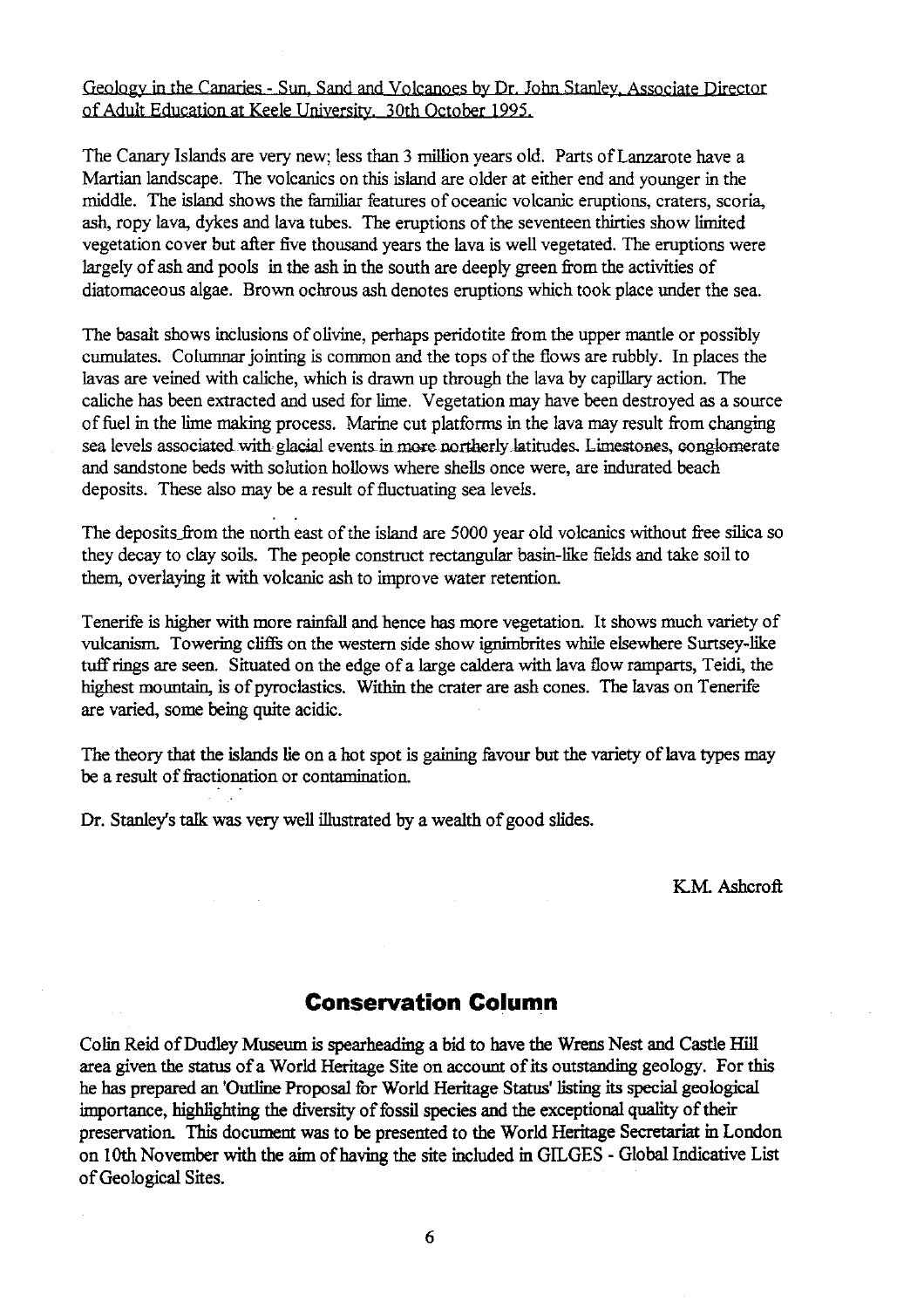To reinforce the application he is also organising a publication *'Castle Hill/Wrens Nest Dudley. Faunal list for the Middle Silurian System (Wenlock and Ludlow Series)'. By* consulting old records and current authorities he has identified over 600 fossil species, with their references in the scientific literature, which have been found at the site. Over one third of these are believed to have Dudley as their type locality.

If the bid is successful, World Heritage Status would possibly enable the site to attract additional funding for conservation and developments such as a visitor/interpretative centre.

## **News in Brief**

1. Dr. Fraser's Fossils

Have you visited the small new permanent geology gallery in Wolverhampton Art Gallery? The Victorian-style display is particularly suited to children. The collection of some 10,000 fossils, rocks and minerals was bequeathed to the borough of Wolverhampton in 1911 for the education and enjoyment of the people of the borough. Items from the collection are displayed in the gallery and you are invited to discover how an 180 million year old fish becomes a fossil, guess who is likely to become a future fossil, listen to a talking geological clock and see what Wolverhampton was like millions of years ago.

2. Universit<sup>y</sup> of Bristol

| Details and booking: | Dr. P.G. Hardy                |
|----------------------|-------------------------------|
|                      | Dept for Continuing Education |
|                      | 8 - 10 Berkeley Square        |
|                      | Bristol BS8 1HH               |
|                      | phone: (0117) 928 7155        |

(a) Geology in Tenerife. Study tour. 26 Jan-2 Feb 1996. based at Playa Paraiso near Playa de las Americas. Cost £485 approx £50 local travel. (b) Geology in North West Scotland. Study tour based at Ullapool. 30 June - 5 July 1996. Cost for tuition £105 - NOT including travel and accommodation. (c) Santorini: geology and scenery. Study tour. 7-21 Sept 1996. Cost £635.

### 3. 'GEOLOGY

GEOLOGY TODAY is a lively magazine for amateurs and professionals with a wide range of articles, news and other items.

BCGS members have a 20% discount on the annual subscription to GEOLOGY TODAY making our subscriptions for 1996 £24.00. When making or renewing subscriptions, members should indicate that the are BCGS members.

Last month's issue had a lively article by our Vice Chairman, Graham Worton.

Enquiries and orders for GEOLOGY TODAY to: Journal Subscriptions Blackwell Science Ltd. **PO Box 88 Oxford OX2 ONE** phone: (01865) 206206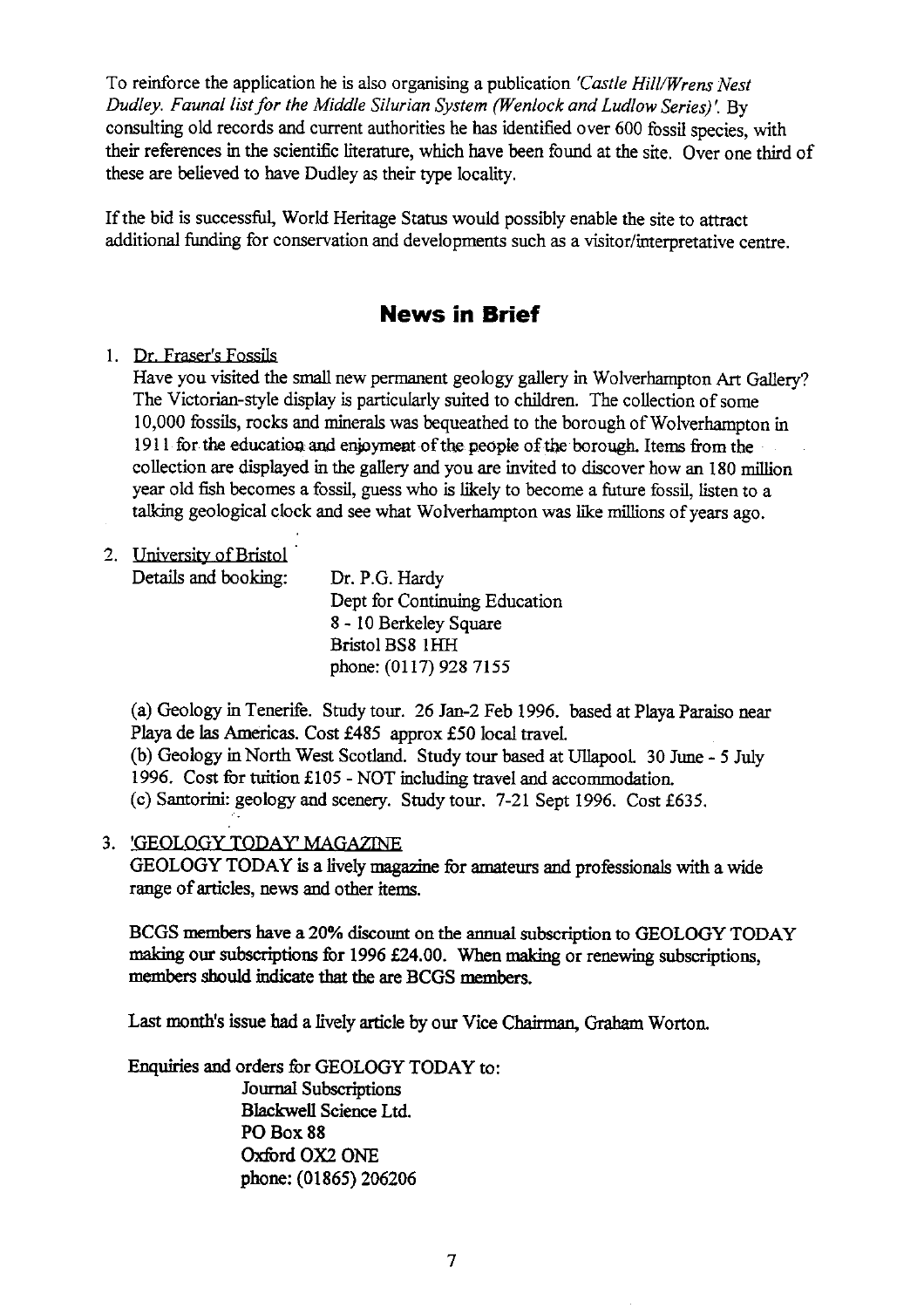4. Lapidary Publications

84 High Street, Broadstairs, Kent CT10 1JJ are offering a 25% reduction on the prices of a list of books up to Christmas. The list is available from me - phone 0121 308 6783 for a copy.

5. Welcome to new members Derrick King (Solihull). Ann Nicholds (Dorridge).

I have run out of puzzles so am reprinting last months. Has anyone completed it? How about designing some for me to use in the New Year?

Find the geological term which is an anagram of each of the following words:-

- 
- 1. Parcel 2. Skater 3. Lament 4. Master 5. Patho<br>6. Remote 2. Grouse 8. Insert 9. Result 10. Cocai 6. Remote 7. Grouse 8. Insert 9. Result 10. Cocaine 11. Citadel 12. Caterer 13. Marline 14. Aimless 15. Trainer
- 
- 11. Citadel 12. Caterer 13. Marline 14. Aimless 15. Trainer<br>16. Tertian 17. Artiste 18. Picture 19. Destiny 20. Gardenia
- 16. Tertian 17. Artiste 18. Picture 19. Destiny<br>21. Formulae 22. Clothier 23. Intended 24. Neurosis 22. Clothier 23. Intended 24. Neurosis 25. Milestone<br>27. Antimonial 28. Indiscreet 29. Neotropical 30. Typog
- 
- 26. Triteness 27. Antimonial 28. Indiscreet 29. Neotropical 30. Typographer 31. Introduce 32. Course 33. Endive 34. Sliver 35. Creative 31. Introduce
- 
- 36. Platen

By "Tamia"

### **Editor**

Kate Ashcroft Sutton Coldfield B75 **5NB** Birmingham

### **Secretary**

Paul Shilston 48 Worcester Lane 16 St. Nicolas Gardens<br>
Sutton Coldfield Kings Norton **B38** 8TW

Tel: 0121 **308 6783 Tel: 0121 459 3603**